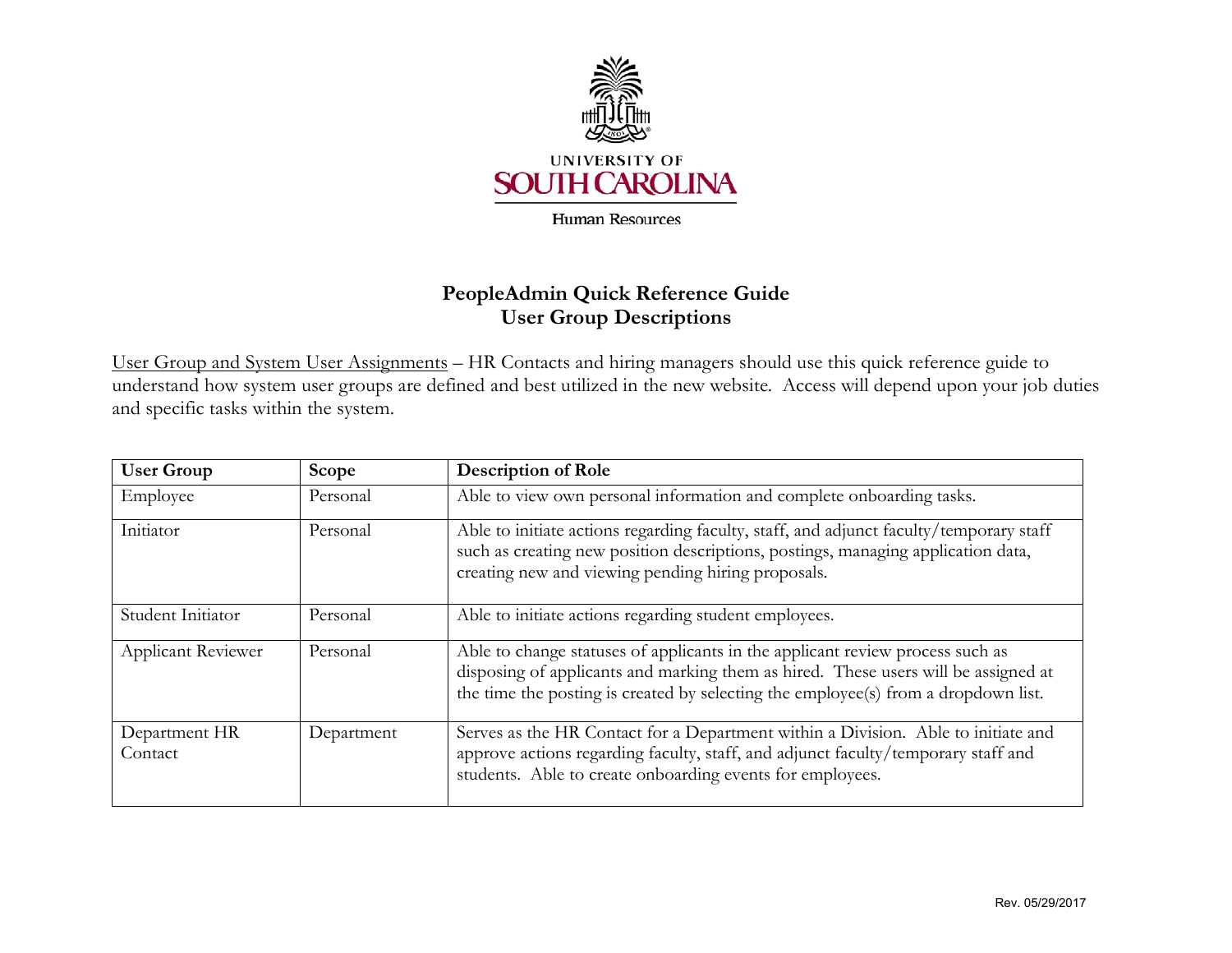| <b>User Group</b>               | Scope            | <b>Description of Role</b>                                                                                                                                                                                      |
|---------------------------------|------------------|-----------------------------------------------------------------------------------------------------------------------------------------------------------------------------------------------------------------|
| Department Head                 | Department       | Able to review and approve actions regarding faculty, staff, and adjunct<br>faculty/temporary staff. This user can return actions to the necessary role if<br>changes are required.                             |
| Dean                            | Department       | Able to review and approve actions regarding faculty, staff, and adjunct<br>faculty/temporary staff. This user can return actions to the necessary role if<br>changes are required.                             |
| <b>Assistant Vice President</b> | Department       | Able to review and approve actions regarding faculty, staff, and adjunct<br>faculty/temporary staff. This user can return actions to the necessary role if<br>changes are required.                             |
| Academic Affairs<br>Coordinator | Department       | Able to view actions regarding faculty and adjunct faculty.                                                                                                                                                     |
| College/Division HR<br>Contact  | Division/College | Serves as the HR Contact for a Division. Able to initiate and approve actions<br>regarding faculty, staff, and adjunct faculty/temporary staff and students. Able<br>to create onboarding events for employees. |
| Vice President                  | Division/College | Able to review and approve actions regarding faculty, staff, and adjunct<br>faculty/temporary staff. This user can return actions to the necessary role if<br>changes are required.                             |
| Academic Budget Analyst         | Division/College | Able to review and approve actions regarding faculty and adjunct faculty. This<br>user can return actions to the necessary role if changes are required.                                                        |
| Budget                          | Division/College | Able to review and approve actions regarding faculty, staff, and adjunct<br>faculty/temporary staff. This user can return actions to the necessary role if<br>changes are required.                             |
| Academic Affairs                | Division/College | Able to review and approve actions regarding faculty and adjunct faculty. This<br>user can return actions to the necessary role if changes are required.                                                        |